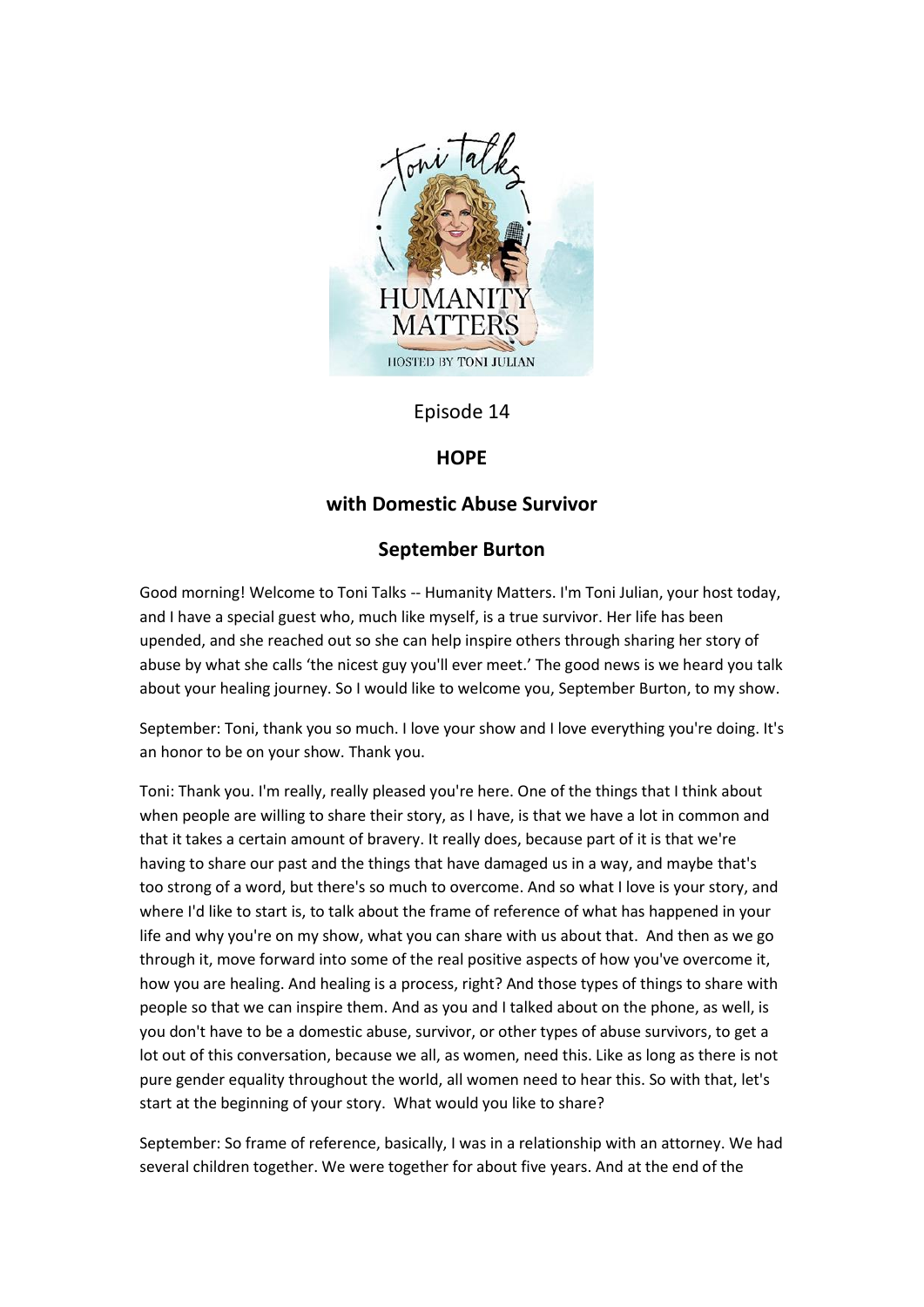relationship, he started recording me all day, every day, and using those recordings to learn my triggers, really study my biggest areas of insecurity and really learn how to manipulate me and get me. And he pushed me past my breaking point. And it was all very intentional because he knew that he was done with the relationship because I had stopped seeing him as a god. (Toni: Shame on you!) There's a funny meme out there that says my ex and I split up for religious differences - he thought he was God, and I didn't! So, when I started seeing, and saying, I have needs too, you know, my needs need to be met, things like that, he couldn't handle that. So he set it up. Like I said, he's an attorney, and he knew exactly what he needed to get me to say, what he needed to get me to do in order to basically go to court and get full custody of our kids and leave me with absolutely nothing. He took the home, he took the cars, he took the money. He took it all. I got literally nothing. He left me with a permanent spinal injury, but the courts ruled that I was guilty of domestic violence and he was not. And then after the separation, he started stalking - he was hacking into my home security system, making it so that he could turn off my system, unlock my front door and literally just walk in without anybody having any idea. All kinds of stalking behaviors. And so finally, after about seven months of being stalked, I fled. I just simply couldn't take the fear anymore. I took something called the mosaic threat assessment, which you can get online. So if you're in a situation where you're fearful, you can kind of use this to assess your level of threat. And I hired a domestic violence investigator, and she told me to take this assessment and he scored a nine out of 10. And I already knew intuitively that I was in danger, that my life was in extreme danger at this point. And so when I saw that, like that quantitative actual number on the screen, I was like, I gotta get out of here. I had some friends help me out, got me out within a few days and got myself to safety. He did find me. I went to Hawaii at first. He did find me in Hawaii and so I've since left there and at this point am still living in hiding. So that's kind of the background, the main points of the story right there.

Toni: Wow. So the things that you're bringing up are psychological abuse, physical abuse, financial abuse. What other ones can we identify?

September: There was some spiritual abuse, there was sexual abuse. I have a therapist I still work with, and she pulled out a list of every type of abuse that somebody can do to another person. We went down the list and we checked off every single item. There wasn't a single one on there that didn't happen during that relationship. So that was kind of an eye opening thing.

Toni: That's incredible. My heart just goes out to you. That's a lot to go through. And you're a strong woman for really removing yourself from that situation. And I can imagine that level of fear. I've had some similar things going on in my life; not quite like that. But if you look at all those different parts and what about him, do you think, made him want to continue with the stalking after he got what he wanted? Was it just to punish you, like was he sociopathic in a way. What was going on, do you think at that point?

September: Well, I think when you think about the seven months of recording all day, every day, while still sleeping next to me, talking about the future, saying, 'I love you,' things like that – that is sociopathic behavior right there. So, you know, I'm obviously not going to diagnose him; I'm not a mental health professional. I just know my experience. I do think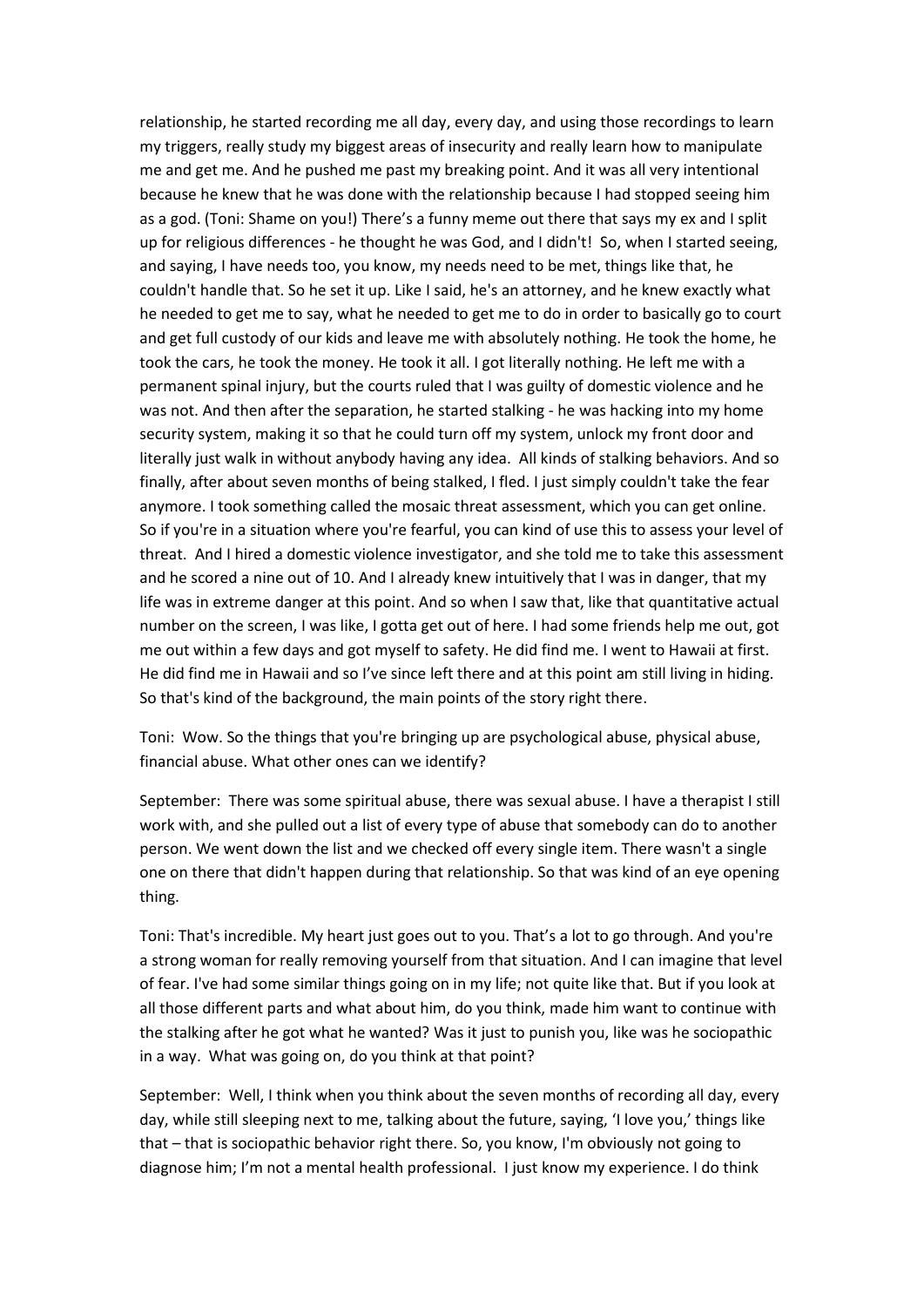that we are getting into some sociopathic, pretty scary intensive stuff. And what made him want to keep doing it? I think it's control. Stalking is about control, and I think that's one of the misconceptions. People think that a stalker just wants to be with this person. No, a stalker wants to be with that person so that they can control that person. And so when you're talking about stalking, - you know, he hired a mental health professional during the court investigation stuff, while it was all going on, and she got on the phone with me and she was telling me how much he loves me and what a soft spot he has for me. And I was like, okay, you have a PhD in psychology, he is destroying my character in court, I mean, ripping me to shreds, and he still has the capacity to give you the impression that he's still in love with me? And you're not picking up on this? Like that is scary. I mean, that's just scary right there.

Toni: Right. To trick a professional who should recognize these things is - he's good, right? He's really good at this, clearly. (September: Very scary.) So you talked about fear a little bit, and that must've been horrifying, terrifying. How did you start to find your grounding, your bearing and say, okay, I'm going to make changes? In our phone conversation, you used the term flee, which is you are afraid for your life. What helped you think about, okay – I'm going to start here and to pick myself up and - where was that turning point for you? What kind of techniques, or tips, or thoughts, did you have that helped put you in that situation?

September: Listening to my intuition, really trusting my intuition on a very, very deep level. I've always trusted my intuition, but this really has solidified the important stuff, trusting those gut instincts. Another thing was I had women supporting me. I had women backing me up. The reason that I was able to flee and get out the way that I did was because I was big in the networking world. I love networking. And I had been at an event, and there was a woman there and she saw, you know everybody could see that I wasn't okay. I would put on this smile and I would try to pretend that I was okay, but it's pretty easy to see past that when you know somebody. And so we were at this event and she pulled me aside and she said, look, I've experienced stalking. I know what you're going through. She said, I know people, and if you need help, I'm a phone call away. And I thought, okay. And kind of thanked her and went on my way. And that was right about the time when I did that mosaic threat assessment; it was a couple of days after that. And I saw that I knew I was in danger and I finally just called her. I couldn't take it anymore. I said, I need help and I need help now. And so she really was one of the biggest players in getting me out of there. So the support of women - and that's really kind of one of my foundational pieces at this point, because of everything that I've been through, because I heal with women backing me up and supporting me. The support that you get when you reach out to other women, especially other women who have experienced it and can empathize with you and understand what you're going through. There's just nothing in the world like it. So I think that when women heal together, there is just this magical, intense power that it's like it just makes me want to like jump out of my skin because it's so cool. So getting a support system of women in place is really important.

Toni: I really love that. And especially what you say about intuition. And I think for women, and this is just what I've seen through my life - my observation is that women were kind of taught to suppress that. Not kind of taught, we *are* taught to suppress that, and the way our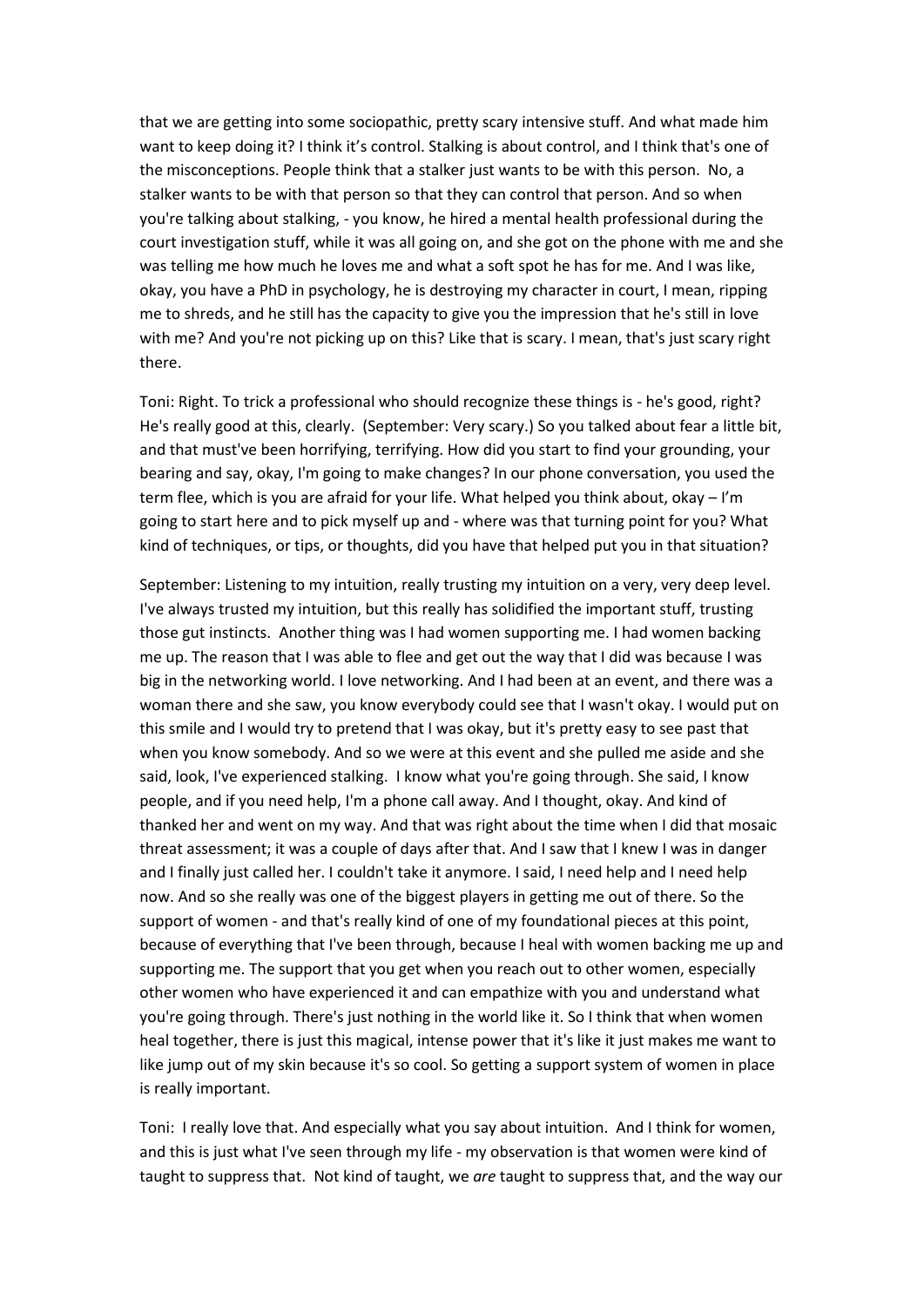society is set up is it's male dominated. It has been for thousands of years and women have been considered to be the supporters of men. And I'm gonna get a little bit of religion here. I don't really want to take it down this path, but basically women came from the rib of Adam and we are a subset. We're really not a subset. And I think when you look at these types of abuse, it's directly proportional to the amount of gender equality there is in that particular part of the world and when there's equality, there's less abuse. And when there's no equality, there are all kinds of horrific things that happen in other countries, especially, but these women that are in these other countries are like – intuition, what's that? It's completely shut off. But you and I, we go through our lives and we hear our higher self-talk. And when we hear, when we're in touch with that - I am also clairaudient, so I do hear a lot, and that can be considered intuition or something very spiritual. And I think we all have that ability, but we shut it off and we all have those answers if we listen to it. And if we hear little flags – what is it about us women that we'll disregard that because he does that, he did that for me, so therefore that part of what I'm not happy with, or what makes me feel small, doesn't apply, or we tend to make excuses for people. And I work with a lot of women, and I have actually a group it's called Group Hug on Facebook, where I have about four or 500 people, and most of them are women. And it's just a place of support and lifting people up. And there's so much power in that. It's only probably about six months old, but I'm watching it evolve. I had a text the other day where woman said, thank you for helping me get my self-esteem back. Nice. So you know, the things that we do, September, like the impact of this conversation that we're having and the work that you go out and do, and people that you talk to, and the women that you're talking about in these supportive women groups, just the impact that you make - you could say one thing to one person and that could change their life. So we women do need to stick together. I am a huge believer of that. We can't wait for governments to control things, we can't wait for men to control things, we can't wait for anybody to make these changes, except for right here, right? Each individual person. And coming together is super powerful.

September: I think it's super powerful because we encourage each other's intuition. And I think that when we listen to our intuition, that's when our whole worlds change. If I had listened to my intuition about this specific relationship, I would have gotten out of it within probably two months of getting into it. If I had listened to my intuition.

Toni: I was going to ask you about that. Looking back, were the signs there? Your intuition was telling you this isn't a good deal for me?

September: Yeah, absolutely. My intuition was telling me that the red flags were not red flags. They were flashing neon lights.

Toni: I always say that if we don't learn things the first time, God will whack us upside the head. Like, okay, get this! Like you've been through this. Not that you have, but I don't know - were there other relationships in your life, do you think, that might've kind of been down this path before?

September: Absolutely. I was married. I got married at 24 years old and he was definitely on the spectrum of narcissism as well. So yeah, I did it twice. But what worked for me the second time, actually getting out of the second relationship, was that I found a therapist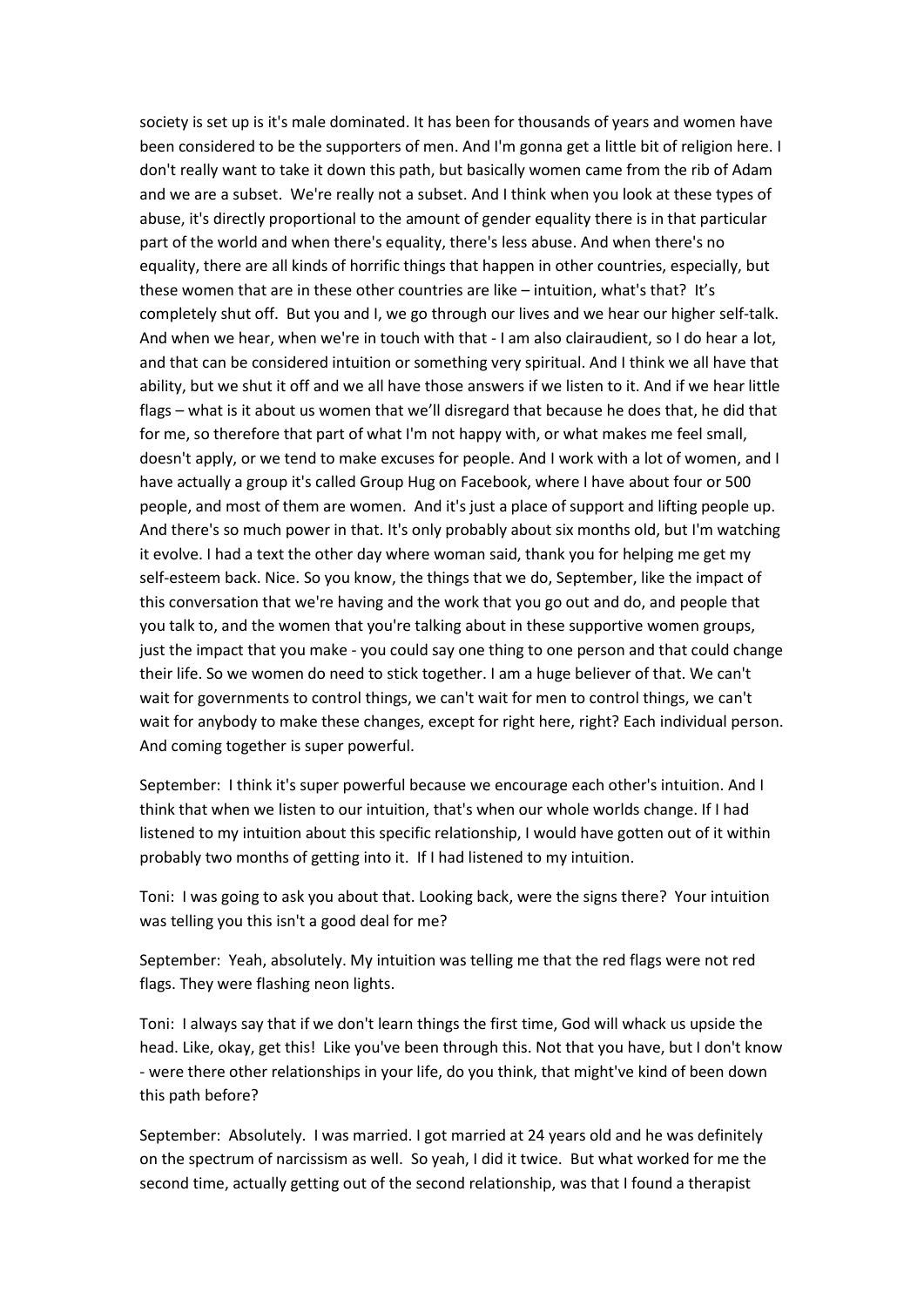who was a woman and was supportive of intuition and those kinds of things. And so that was really the key for me. She was really the driving force behind okay, I am being abused and I don't need to be abused and I want to get away from this so that I stop being abused in my life. And so finding a good therapist, I'm a huge fan of that.

Toni: Yes. So between a therapist, supportive women and listening to your intuition, those are like the three main things that have helped you. (September: Yeah.) Do you meditate? Like how do you tap into your intuition, what works for you?

Sepember: I do meditate. I do a centering exercise that I do at least once a day. Sometimes my goal is to get up to three times a day just because it's so powerful. But for some reason, I think that we kind of do a little bit of self-sabotaging where you're not quite ready to be back healthy yet, and I don't do three times a day yet, but I do the meditation. It's incredibly important to me, and there's such a huge difference in my world and in a way that things happen when I do it, as opposed to when I stop doing it for a little while. Another thing I do is breathing exercises, because one of the things that I've learned is that victims don't breathe, especially when you have PTSD, which you know, if you've been through a situation like this, you tend to develop complex PTSD. I had a friend who was a yoga instructor at the juvenile detention center in town, and she told me - she was the one that really brought this to my attention - she told me that when she would go do these yoga sessions with these kids, she could always tell who had PTSD because they would usually kind of sit back in the corner and not wanting to participate so much. But then she would start doing the breathing exercises and they would start to yawn. And she said that people with PTSD, if they watch other people breathe, they yawn because we don't breathe. And so when we see other people doing it, that's like a reflexive thing, like, oh my body does need oxygen. Breathing exercises are really, really important because I still hold my breath. And I notice myself doing it frequently – I hold my breath.

Toni: Yeah, I do find myself sometimes holding my breath or sometimes shallow breathing. I have a personal training background, and the way that the muscles constrict in our body, it just doesn't allow any oxygen in. It actually gives us different imbalances and things in our body from a physical standpoint as well, over time. And I do have PTSD, right? And I have worked through that as well. You know, it's like when you're always on edge, you're always waiting for something to happen, you don't breathe. You're ready to respond and isn't it exhausting, September, to be on alert all the time?

September: Exhausting. It really is.

Toni: How are you sleeping? Are you sleeping better?

September: I slept really well in Hawaii. Where I am now, I'm not sleeping as much and I'm not sure why. When I fall asleep, I sleep fine through the night. I have a lot of vivid dreams. Last night I dreamt about lions, which I actually think the lions were really, really cool cause they were kind of watching, observing. And I think that that's a sign of power and courage and things like that. So I took that to be a very positive thing. But yeah, a lot of dreams. But I talked to friends who do dream interpretations and things like that, so I'm always analyzing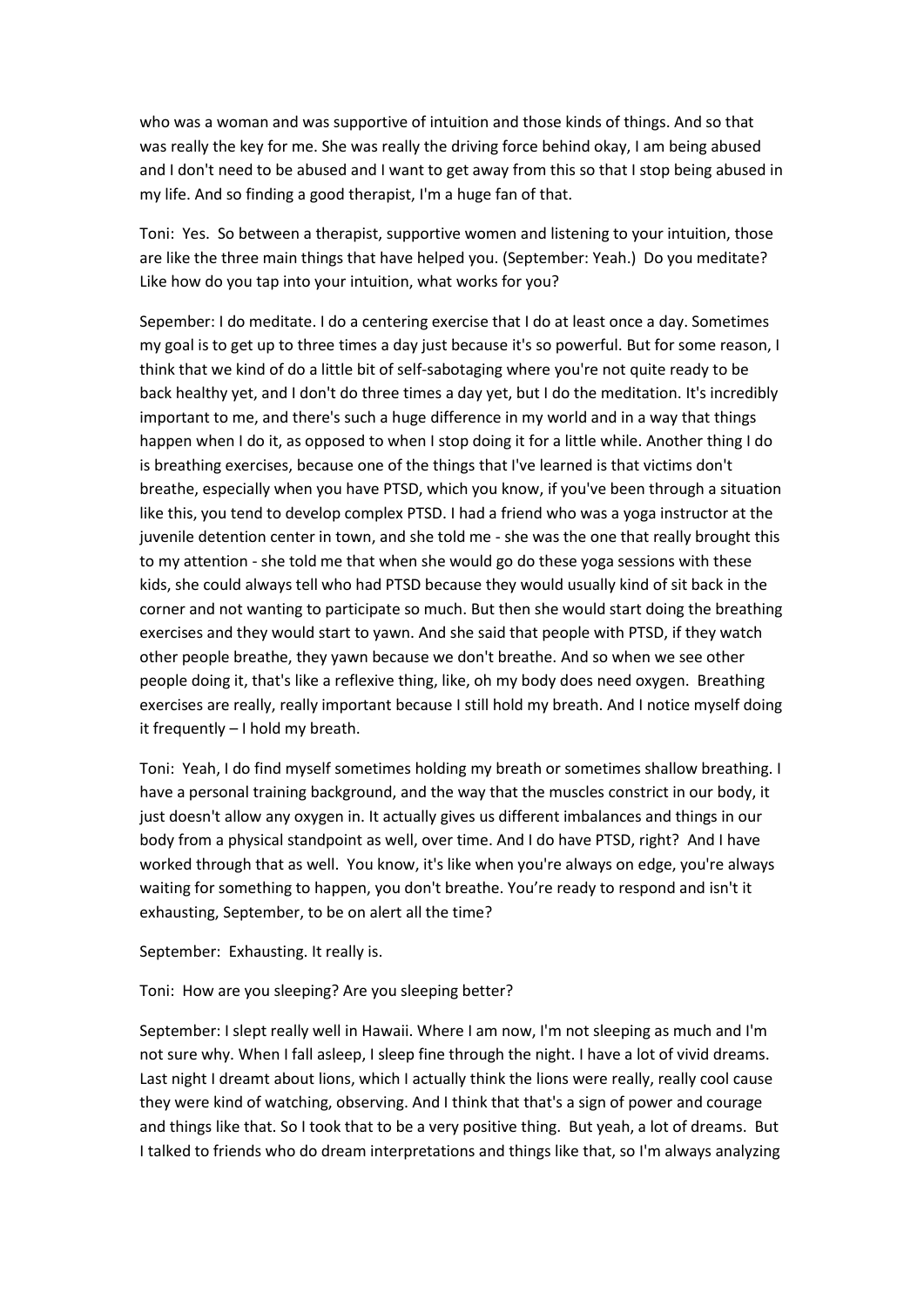the dreams. Like, what does this mean? Is this good? Does this mean I'm on the right track kind of stuff? So I love this stuff, but that all goes back to intuition.

### Toni: Sure. It really does. And do you journal?

September: No, not right now. That's another one that I know I want to be doing, but I'm not there yet. I'm not sure why. One of the things is that I'm always on the go, like I never watch TV, I don't watch movies, I just don't sit down. I'm always moving forward doing something. And so for me to sit down long enough to journal is asking too much.

Toni: Yeah. I'm a long time journaler, and I'll go through phases where I'll feel like it'll serve me and I'll need to write down those dreams that I had. And I know they were very meaningful and very vivid, or I got a visit from my guide or whatever. And then in other ones, someone will tell me something very deep that I needed to know that or that I knew or suspected, and that's my validation. You know, someone would come into a dream. Like I have a girlfriend who's super sick. She's been bedridden with MS for a couple of years, and she said something to me in this dream, and I just looked at her and I said, I know, I know. And then her husband said something like, I know. So it was cool. This journaling shouldn't be a chore. I kind of feel like it should be organic, and when it serves us we know. I know I'm in this phase right now where I should start writing again. I started journaling a little bit just dreams or thoughts or things like that. And what I love about it – and this may or may not be for you personally, you're doing a great job at working through things - but I think for some people, like for me, when I journaled and I've looked back and see, wow, I've grown so much in this year! Or like, oh, that's so interesting. I've developed my intuition, it's so much stronger, and I'm listening to this and I'm hearing that. And you can look back and see progress, which I love, because I just kind of think we could look at where we are right now and we can think, oh, in a year, I want to be here. Like for you, you want to have your children back and you want to have your life back. And the things that were taken from you that are yours, that you deserve are not there right now. And so we can envision these things moving forward, but looking back, sometimes we kind of lose track of where we were. We know where we were, but where our mindset was. And when we journal, we can capture that. I feel, especially when we hand write, like we capture parts of our spirit that would only be there if we hand write it.

September: I completely agree with you that you do. There's something about hand writing it out that's very special. And then I also think that it unclogs some of your blockages and things like that. Like if you just keep writing and writing, it can help unblock that stuff. So I have done – there's a system of journaling called morning pages. Have you heard of that one?

Toni: I have not, September. Why don't you explain that to me and our listeners?

September: There's an artist who wrote a book and her name is escaping me at the moment, I'm sorry, but she has a protocol called morning pages. And what you do is first thing in the morning, as soon as you wake up, you write three pages, and it's front and back. You just write and you just simply force yourself to keep writing. And she says that the first third is fairly easy. And then the second third becomes a little bit more challenging, but that last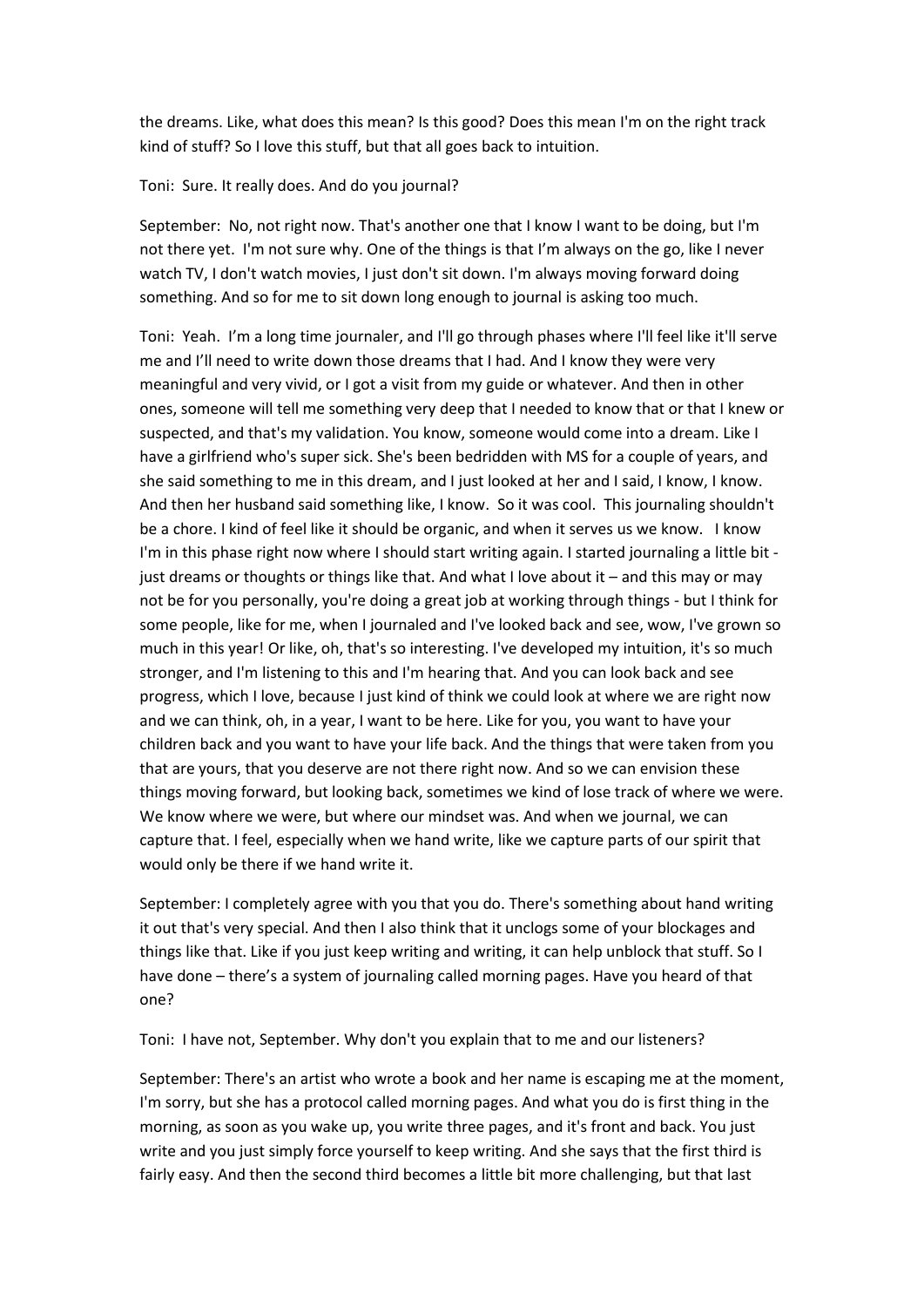final page is where you start to unblock. And that's where you're just writing any random thing that comes to you, kind of trying to focus on the positives and the gratitude and things like that. But it's really just about unblocking yourself. I've definitely done that over the years at different points in my life. And it's powerful, very powerful.

Toni: That's another great tool for people to explore, I think, and I've heard of people sitting down in the morning and just having that regimen and religiously, like really religiously, writing and that it does unblock a lot. And it's interesting to see how it changes people's mindsets. This may be a little bit off topic, but do you feel that when people do that, it puts them in a better state of being able to cope with stress of the day and just kind of normal life things? That our perspective kind of puts us on a higher - bigger picture, right? Instead of getting into the nits and being concerned about these little things and spending all this energy on things that maybe don't matter all that much. Do, do you feel like it is, in itself, centering and grounding?

September: I definitely think it's centering and grounding and elevating and all of those kinds of things. I think that acceptance is a huge part of it. If you're angry, it's perfectly okay to write angry. Like there's nothing wrong with that. You never have to go back and read it. Nobody else ever has to read it. You can burn it if you want to. I do think that there's a lot to be said for gratitude and for looking forward and focusing on that. It rewires your brain. Accept if you're sad and you're sobbing as you're writing this page. Just accept that that's where you're at right now and that's perfectly okay. And I think that acceptance of where you're at right at this moment is a huge piece of moving on to the next phase. It's okay to be where you're at. If you're really angry right now, being really, really angry right now. It's totally okay. And then once you get past those emotions of that anger, and then you come to a different place. And I think it gets easier to get to that place of gratitude and that place of positive mindset and things like that.

Toni: Yeah, that's beautiful. I mean, what we're really taught growing up is that we're supposed to be quiet, we're supposed to not be angry, we're supposed to be happy, we're supposed to accept everything. You wrote something to me, which I loved, in your email to me - you said, 'I believed it must be my fault that I was being abused. And if I were only better, smarter, skinnier, quieter, wealthier, and so many more 'ers,' you would stop abusing me and we could be happy together.' And so much of that is like our emotions. You weren't allowed to show any of those emotions. You couldn't be angry, you couldn't be frustrated. You had to fit into this very small little non-realistic sliver of what he felt was perfect. And that happens so much in society.

So I love acknowledging our feelings. They're all our feelings, right? And you can't lose an argument by saying, 'I feel this way.' I think this is a great tool for women. I feel this way. Nobody can argue that because of, well, wait a minute - no, no, no - I'm not talking about fact; I'm saying I feel this way and you can't argue how I feel only. One of my hot buttons! I have a member of my family who always used to tell me how I felt. And he was a man, a male sibling. I'm like, 'no, you can't tell me how I feel. You can't tell me how I think, what I think - that's not your jurisdiction.' Right? So we women need to get that in our heads right away, teach our daughters.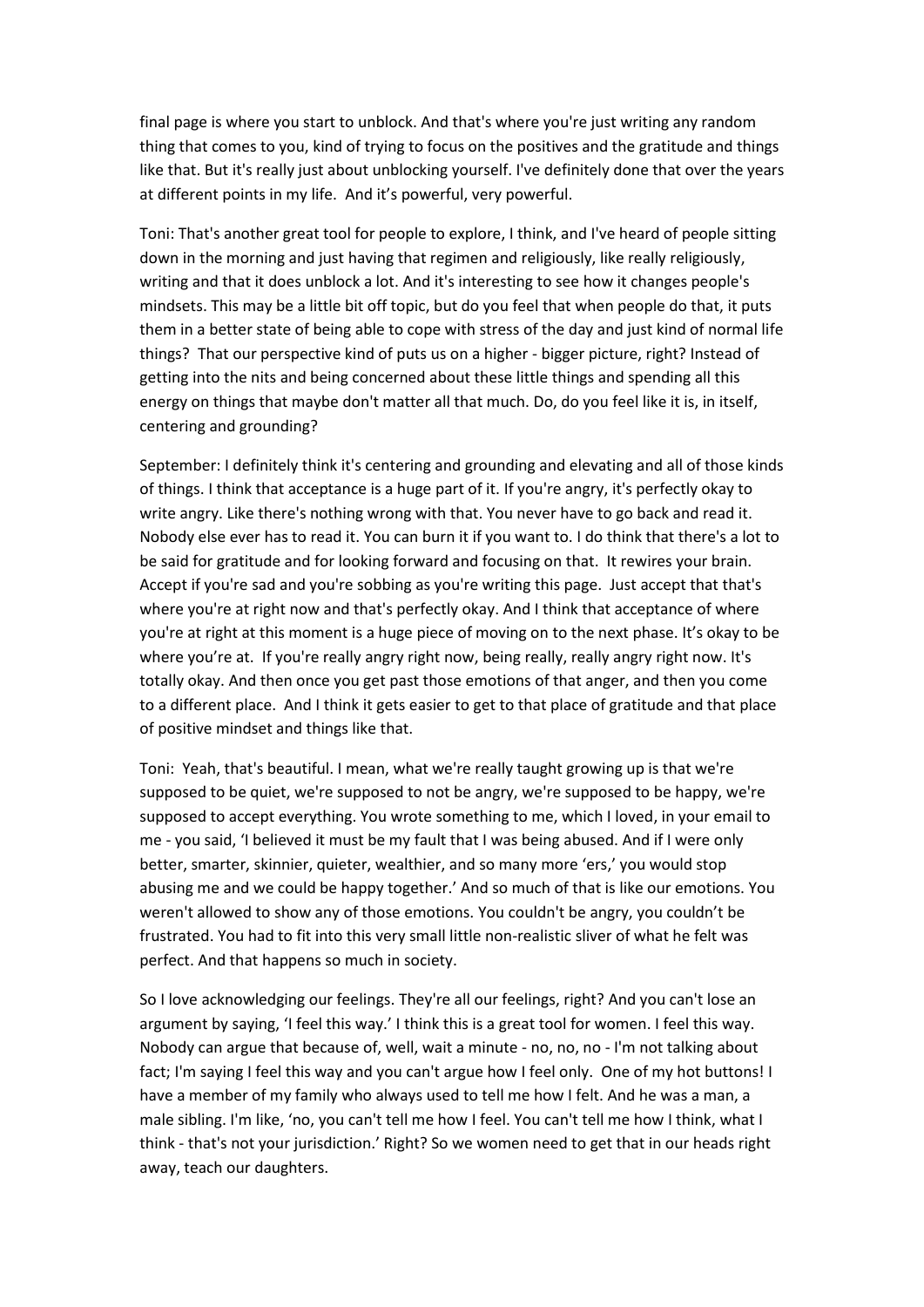September: And that's exactly what my abuser would do. He would tell me how I feel. He would tell me what I'm supposed to think and what I'm supposed to do. But with him, it was like living with Dr. Jekyll and Mr. Hyde. And I never knew on any given day who was coming home and what he wanted me to be like with the 'ers' that we just talked about. It was different every single day. And I never knew - am I supposed to wear more makeup today? Am I supposed to not wear makeup today? I just never knew what it was that he was going to want me to be that day. And so that's part of the control – it's confusing your mind. It's all about trying to control you.

Toni: Last night I was watching this program that was really interesting. It was about, I think it was a company called Nexium? Nexius? Something like that. And it was kind of cult-like, but it was about these women, especially, who would be brought into this organization under the pretense of how to be your best self, you're going to be this, you're gonna be that, lots of training and to really push through pain. I mean, you only grow when you're uncomfortable. And so it taught this group of women, and some men were there too, but it taught them to disregard their intuition, to disregard their feelings, to just listen to this leader of this organization who probably had one of the highest IQs in the world. This man was just really brilliant, so people and were so impressed with him. And it turned out that there was a secret society where these women were just fighting their intuition, tamping it down, saying 'I don't feel comfortable, there's something wrong with this.' This man would control their diet. They became emaciated, they were exhausted. They were only allowed to sleep two, three hours a night, so sleep deprivation. It's a series I have way more to watch, but the way that it ended was a photograph of a brand. These women were branded to be followers, devoted followers of this man for life. And there were sexual things that went on, of course, but they were physically branded. This is in the United States; this isn't in some country where they do genital mutilation and things. It's here, and these women allowed it. Oh my goodness. So yeah, so much of this is this indoctrination of disregarding that intuition and being isolated from people that live a more balanced life. And it's just absolutely crazy. So moving forward, what keeps you motivated now, in spite of everything that you've been through?

September: What keeps me motivated is getting my life back. There's a knowing in me. I worked with an energetic type healer recently and she said, 'I want you to do a little bit of homework and study the word hope and see what the word hope means.' And the definition that I found for the word hope that I absolutely love, is confident expectation. And I thought that was so much better than what we think hope is, like some fluffy, no substance to it type of a word. But when you think of it as confident expectation, I can say, I hope I get my kids back, because I confidently expect that I will be with my children again, very soon. And so that's a big part of what keeps me going. Recently I've started taking back every piece of my life that I can take back right now. I'm taking it back, and that's been a big, a big thing. That's a very recent thing. This healing journey is very much a journey and so taking back the pieces of my life that I can take back right now. Another thing that I've really discovered is feminist poetry, and there are some feminist poets out there who their stuff just like pierces straight to the center of my heart. (Toni: Wow! Cool!) It makes you feel like you're just on fire and you can fight this patriarchy and we don't have to be held down anymore. Yes I am powerful. I am a woman and I am as powerful as it comes. One that I really love and I'm just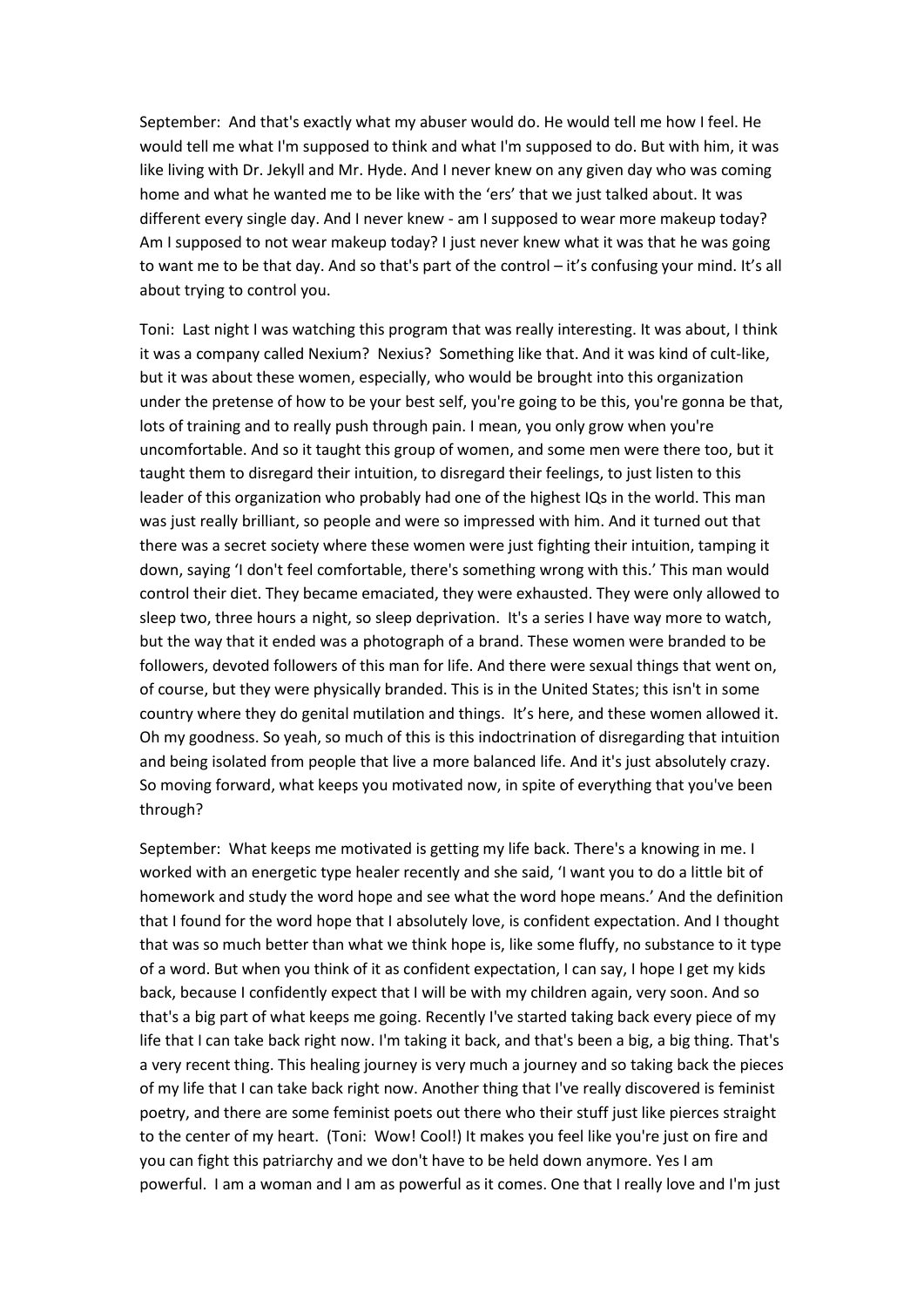going to paraphrase it, but it's basically saying, there are dragons in this world, but what they don't know is that we'll always be ready with coal wedged between our lips and a match wedged between our fingers. Part of the reason that I speak is because my power is in my voice. And so speaking out and helping other women and hopefully inspiring other women to get out of these abusive relationships and know that they deserve a better life than this. That's a big part of my power and my taking my power back and restoring my life. So I love that one because yes, I will breathe fire, and I am breathing fire by speaking out and by sharing my story. Yes, I went through hell but it's okay. It's okay. And now I can take my story and I can help others. And so that's where I'm at. So the feminist poetry, I just love it. It's great stuff. There's also a book called "Women Who Run with the Wolves." Have you read that one? (Toni: I've not, but I will.) That one is a powerful book. Dr. Clarissa Pinkola Estes is the name of the author of that one. And so I think that every woman on the planet should be reading when you're running with the wolves. It's a great one. It talks a lot about intuition and how powerful your intuition is and how to respect your intuition and things like that. How to respect the more wild side of your femininity.

Toni: I love that. I think for people it could be poetry, right? I know I get fired up through music, songs – don't try to hold me back! It's wonderful. And I do totally agree with you. Like the power of the voice is so strong and women need to speak up. We need to not be afraid of what people think of us, how they perceive us. And one thing that COVID has kind of done for me and – you've probably been in kind of the COVID state, in a way, lot longer – is that it has given us time to just kind of re-center, reflect and pivot, and I love opportunities to pivot. When you have time to really be in touch with that intuition and do some of these things for ourselves. I want to ask you about your self-care and your nutrition next. The things that we can do for ourselves and just even taking a little bit of time out of our day, maybe a half hour or 20 minutes or 10 minutes to meditate, or listen to something that moves us and inspires us. Yoga or whatever it is, but doing these things where you can recenter yourself, reconnect with yourself, ground yourself. And I have lots of techniques and tools, as well, for that from spiritual, energy healers and things that I have learned over the years, but would you share with us some of the things that you do to take time out for yourself for self-care and self-love and just acknowledging your beautiful spirit of a person that you are?

September: Yeah. So one of the biggest things that I do - I'm all about food. My background is in nutrition. Every single time that you eat, that's an opportunity to love yourself. That's an opportunity to give yourself this self-care. You have to eat either way. So why not take it as an opportunity to say yes, this is my self-care practicing time, and I'm only going to feed my body nourishing healthy foods, because I love myself enough to know that I deserve to have a healthy body and a healthy mind. And I think one of the things that we don't really talk about a lot, but inside your body, emotions are tangible. They're molecules, they're real, and they can get stuck and they can get clogged. So eating well so that your organs are filtering properly and they're functioning at top notch, that actually helps to get the emotions out of you. Yes, I lived in fear. I lived in terror. But do those emotions have to be stuck in my body? Not unless I choose for them to be. So that's a big part of why I eat a lot of greens and a lot of vegetables and things like that, so that my organs can stay clean, continue processing those. Another thing that I love to do is walk. I don't know if a mental health professional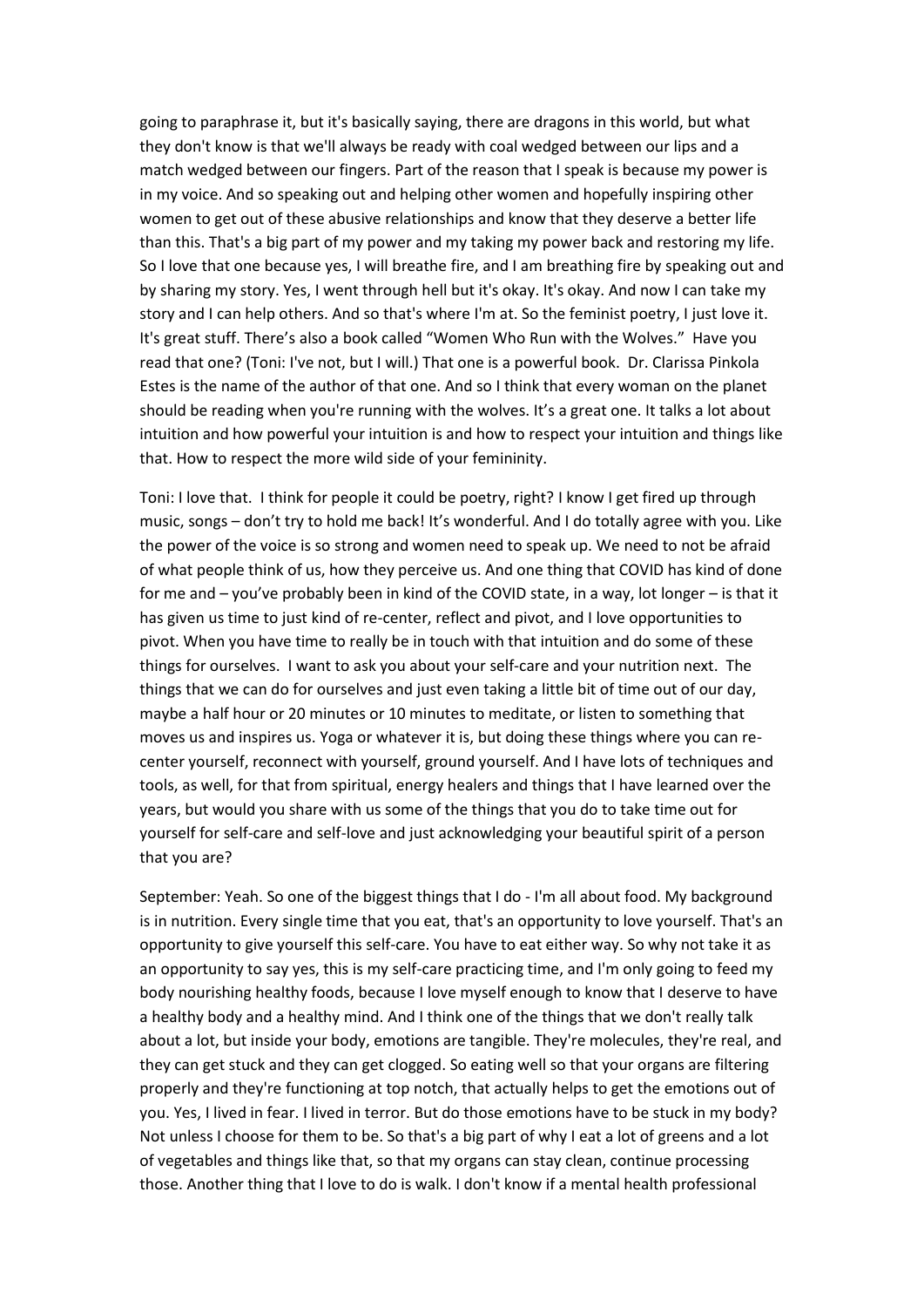would agree with me on this or not, but are you familiar with EMDR therapy? (Toni: No) It's eye movement therapy.

Toni: Oh yes! I just didn't know what it was called, but I have seen that before.

September: Yes. It's EMDR. I don't remember - eye movement something. Anyway, I believe that walking might be the original form of EMDR because the whole theory of EMDR is to take the emotion back and forth between the left and right hemispheres of the brain. So when you're walking, it's back and forth, very rhythmic back and forth, back and forth. So I'm walking 15,000 steps a day. Sometimes 20. Yesterday I had a very anxiety, emotional day. And so yesterday I was at 23,000 steps. So I'll do that just to process the emotions, just to keep them going, see that rhythmic back and forth, left and right hemispheres of the brain, just to keep it going. And it's such a simple thing. Obviously that took a while yesterday, but that's not the norm for me, but just keep your body moving, keep those things going. I think it's important back and forth. I don't understand the whole theory and premise behind it, but it makes a difference. So that's another thing that I do. Like I said, the breathing, the active meditation, just a lot of acceptance and a lot of observance. I'm very aware of, how am I feeling today? Where am I at today? And if I have a day with a lot of anxiety, then I'm going to do something to help calm down the anxiety. I'm going to take some supplements that help process anxiety feelings, or I'm going to do a lot of walking. I'm going to be very careful with what I eat that day. So just a lot of observation. I'm constantly learning about me. I'm a student of myself more than anything. So just really paying attention and again, going back to the poetry and feminism and surrounding myself with strong women who are powerful, who are expressing that power. And that means listening to podcasts like yours some days, that means reading the poetry some days, going out with friends who are on that path. Surrounding yourself with people who really are taking that power back. There are a lot of social media accounts where women are very very powerful and speaking out on their social media accounts. There are so many different ways in our modern world to find those women who are on the same wavelength as you. I think that surrounding yourself with that is really incredibly powerful and incredibly healing. It gives you permission, I think, to express that side of you.

Toni: Yeah, I think it's nice when you see other people doing it, it makes you feel safer. Like, okay, I'm not the first person to express myself. This person did it. And it's funny because I think it kind of goes back to fear – if I say this, then something bad's going to happen. Well, I've said things – hey, just saying what was on my mind! That's cool. But for women, little steps, right? You can kind of speak your truth in little steps. You don't have to come out from being in this shell and just trying to meet other people's expectations. What are your truths? And really being honest and being in touch with yourself and sharing that. One thing that I learned that I thought was so wonderful, and this is after a few years of being married, and it was that okay, I have a little bit of an issue with this but I don't know how to say it yet. And so I would start to say, oh, I'm a little uncomfortable with that, but I'm not exactly sure why. I need a little bit of time to think about my feelings around it. So we don't always have to have the answers, right? We don't always have to have this, but we can speak our truth and speak out. And the power of that voice is so powerful. Then when you see other people doing it, you're like, okay, they did it and they're fine. They did it, and they're respected.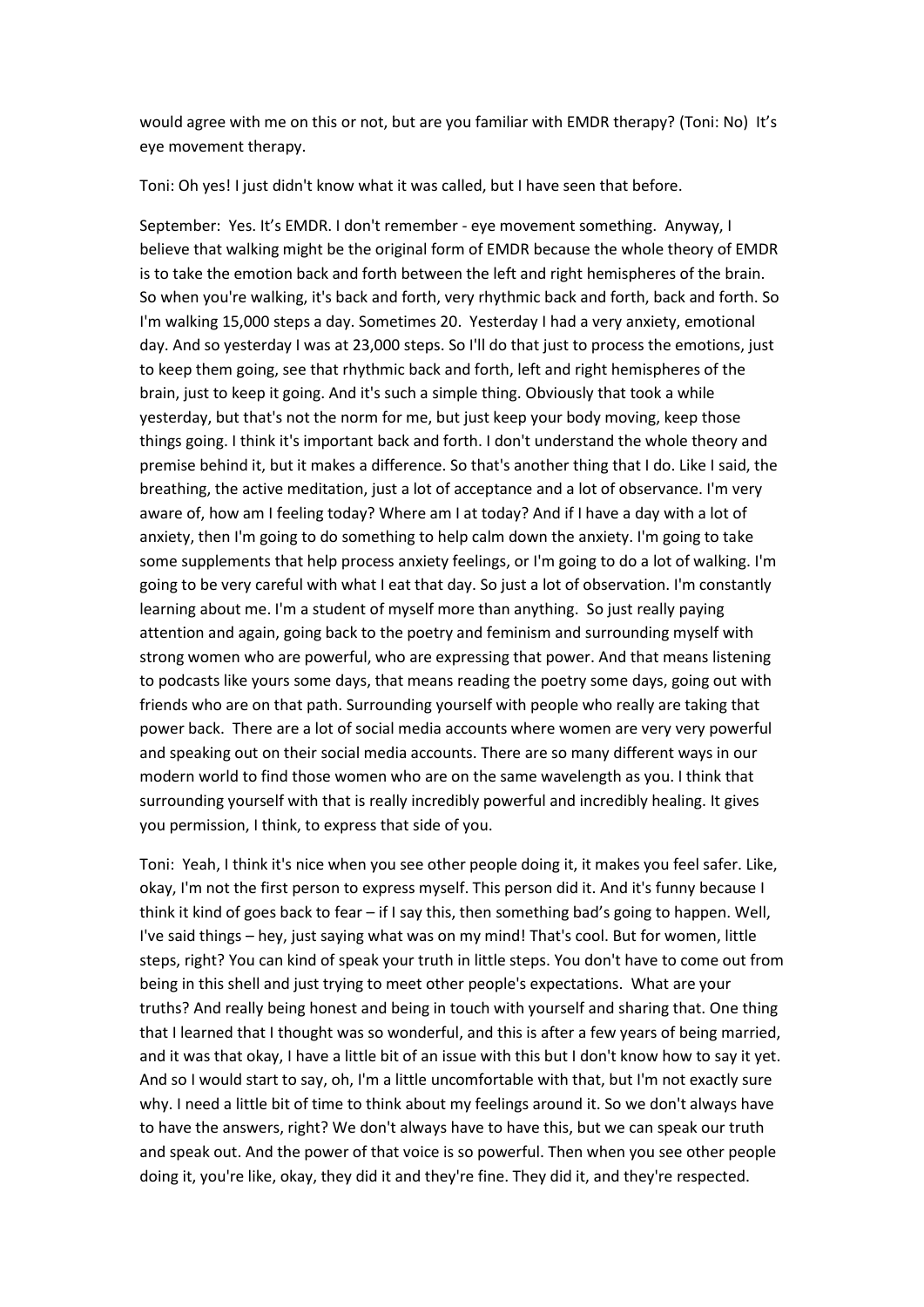Look at all these women that are being respected for speaking their voice. And so many of us can be tamped down by saying, oh, you're just a woman's libber. I mean, that's just like the old 1970's way of slapping women down. You're a women's libber. Oh, you're a bra burner or you're a tree hugger or you're whatever - these labels come out and get put on us. And it's like, forget all that. And especially, usually somebody like me, who's lived through those eras and the younger women now I think are a little bit better, but I want our daughters - did you have daughters, September, or sons?

September: Yeah, five daughters and two sons.

Toni: Five daughters and two sons! Wow, that's beautiful. So we want our children, our daughters and our sons, to understand that we women need to speak ourselves. For your children, I wonder about their perspective on this and how they're going to view women after you come back to your strong self and get your life back, that'll be interesting. And you don't have to talk about it, but it just is a thought that kind of came to my mind about the role model aspect of it, right?

September: Yeah. And I think about that a lot. Like I was saying with the acceptance, there is this harsh reality that I have to accept that I may not raise my children. There is that possibility that I may not ever, until they're adults, until they're grown and they seek me out. There is that possibility. But one of the reasons for my speaking out and doing interviews like this and having my blog and all of those kinds of things, is because they're going to seek me out. There's no question about that. I'm their mother, and I'm going to have an influence. And when they do, no matter how patriarchal brainwashed they've become, they're going to start to ask questions and they're going to say, Oh, mom saw things a little bit differently. Oh. So that's one of the things - this is setting things out for my children.

Toni: That's for sure. Yeah. That's absolutely beautiful, because to be that strong female role model, like your girls will need that. They will absolutely need that. They can listen to all these podcasts and the things that you're doing. And maybe you'll write a book, who knows, but to be able to have that in a tangible way, and also getting a glimpse of you now, a glimpse of you now. They'll have that part of you versus missing it. You will have all of that, which will be really wonderful.

September: You were asking about the journaling and while I would like to sit down and actually write it out, but the blog, the social media stuff that I post, these podcast interviews, I'm doing some TV interviews now - all that is journaling. It is capturing the journey of the healing process. And when I first left, I knew I would always speak because I've always known that a big part of who I am is speaking out. But when I first left, there was a lot more anger in me at the time. There was a lot more pain and I had to work through some of those emotions before I got to the point where I felt comfortable speaking up. And it's kind of interesting because even in the interviews, at first it was all about the story. It was all about, this is what happened to me, and now it's kind of evolving as we go along. It's evolving more and more where when I talk, I don't want to talk so much about the story. I'll give you enough background so that you know I've been through too much, but I don't want to talk about that anymore. Now I want to say, okay, how do we move forward? How do we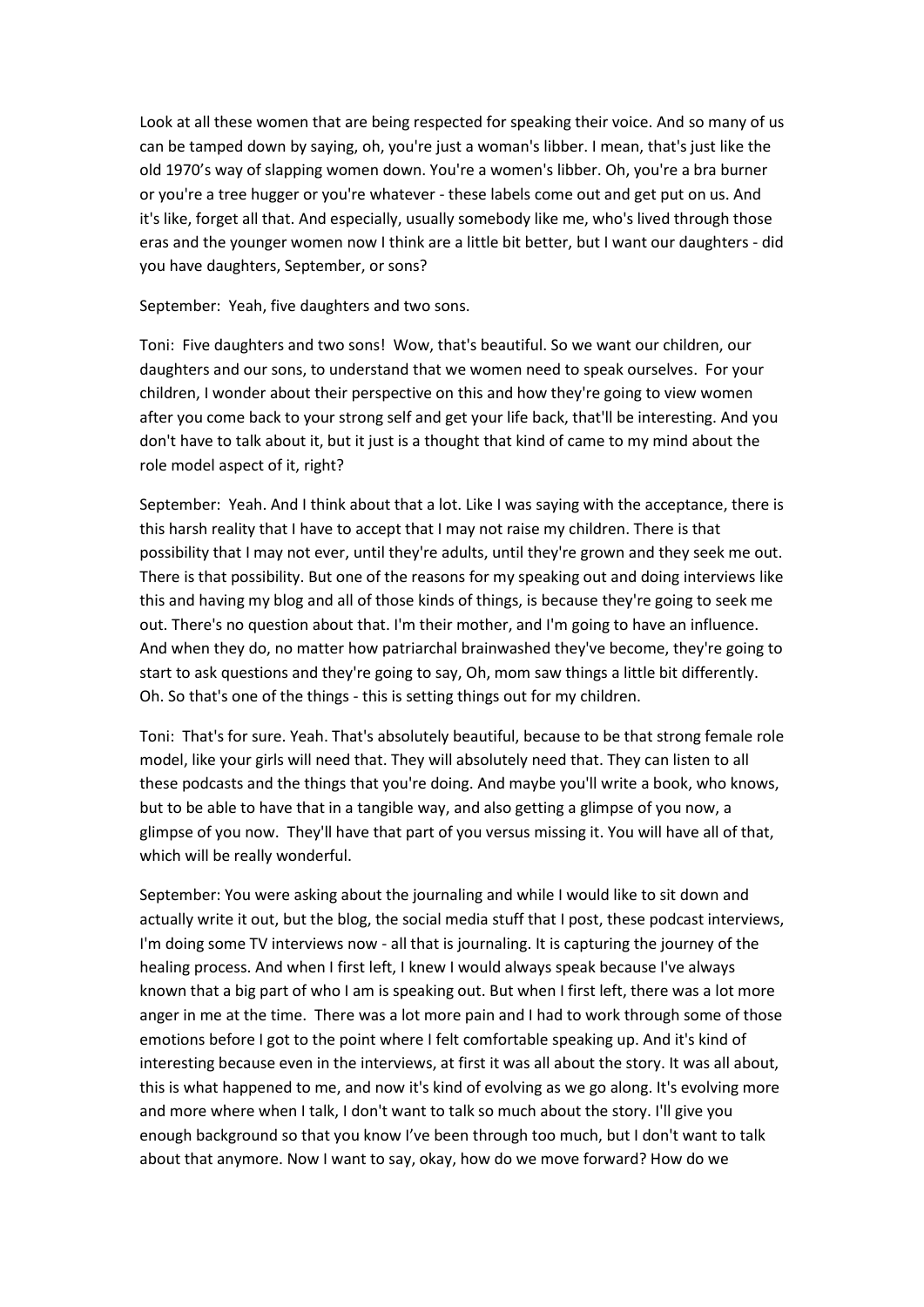empower other women and strengthen other women so that we can all start to rise together and really move our society into a new place?

Toni: Yeah, absolutely. And that's such a great sign of you growing and healing is that you don't want to be in that anymore. You've dealt with it, you've grown beyond it. And when we were on the phone last week, you were saying it's really just been a short period of time that you've come to this point of being able to release that anger. And so that anger, those types of emotions are very low energy, heavy energy. And we do want to release those. We don't want to keep those in our body. We welcome light and happiness and joyful things. We only have so much space. And so all those things block, right? All those things that we stay in block all the good things that could come into our lives. I'm so happy to hear that you have gotten through that. There was a gal that I knew, probably 15 years ago, but she had gone through a divorce and her husband had left her for this younger woman that he had met on a train and she was just bitter and angry and, a year later, bitter and angry. And I was like, oh, I know, I feel it, but it's really hard to be around. And especially as a friend, when you're trying to help somebody through something, the goal is through something – it's not stay in it and listen to it and let that person wallow in it forever. A good friend would not allow that, but everybody has their own way of healing. I know another gal who has lost some people in her life and it's still sad. And I lost my father three years ago. We were so close, my Papa, and so that's sad too sometimes, but to be able to take those emotions - and I'm sure things kind of like come in waves for you too, right? It's not like, okay, I'm through this and that's done. Like you said, you had a harder day yesterday, kind of a more anxiety ridden day yesterday. I think it's natural and normal for women to say, you know what? It's not black and white. It's not this complete constant path. It's like waves and whooshes and you know, it's all over. And that that's the human experience. I think if we can look at these things that happen in our lives - I've talked about this a lot in my podcast - is look at every experience, whether we view it as positive or negative - all kinds of really hard things to deal with - is that they are human experiences and they are, I believe, designed to teach us something. So we can either take something from that and move on with it and help people, as you're doing, or we can just say, oh, that happened to me and live like we're still in high school. Those were my favorite days. Those were my best days. And I see people like that too. And that saddens me. But it's really what we do with it, isn't it?

September: It is. It's absolutely what we're doing with it. And I think that we, as women, are designed to want a better future. I think that's what we're all about. Nurturing children and raising children. That's sort of what we're wired for, in a sense, no disrespect to any woman who chooses not to have children. I have a lot of respect for women who choose not to have children. But we are, I think, we're sort of designed and hardwired to be looking towards the future and how do we make the future better? And like I said, that's just a big part of raising children, which is a big part of what makes us women. So gathering women, circles of women, getting together, we strengthen each other and we move toward the future, a better, more light-filled future.

Toni: Yes, very light-filled. So if any of our listeners are in some sort of a situation where they're questioning it, they can go to take that test that you suggested. Can you say the name of that again?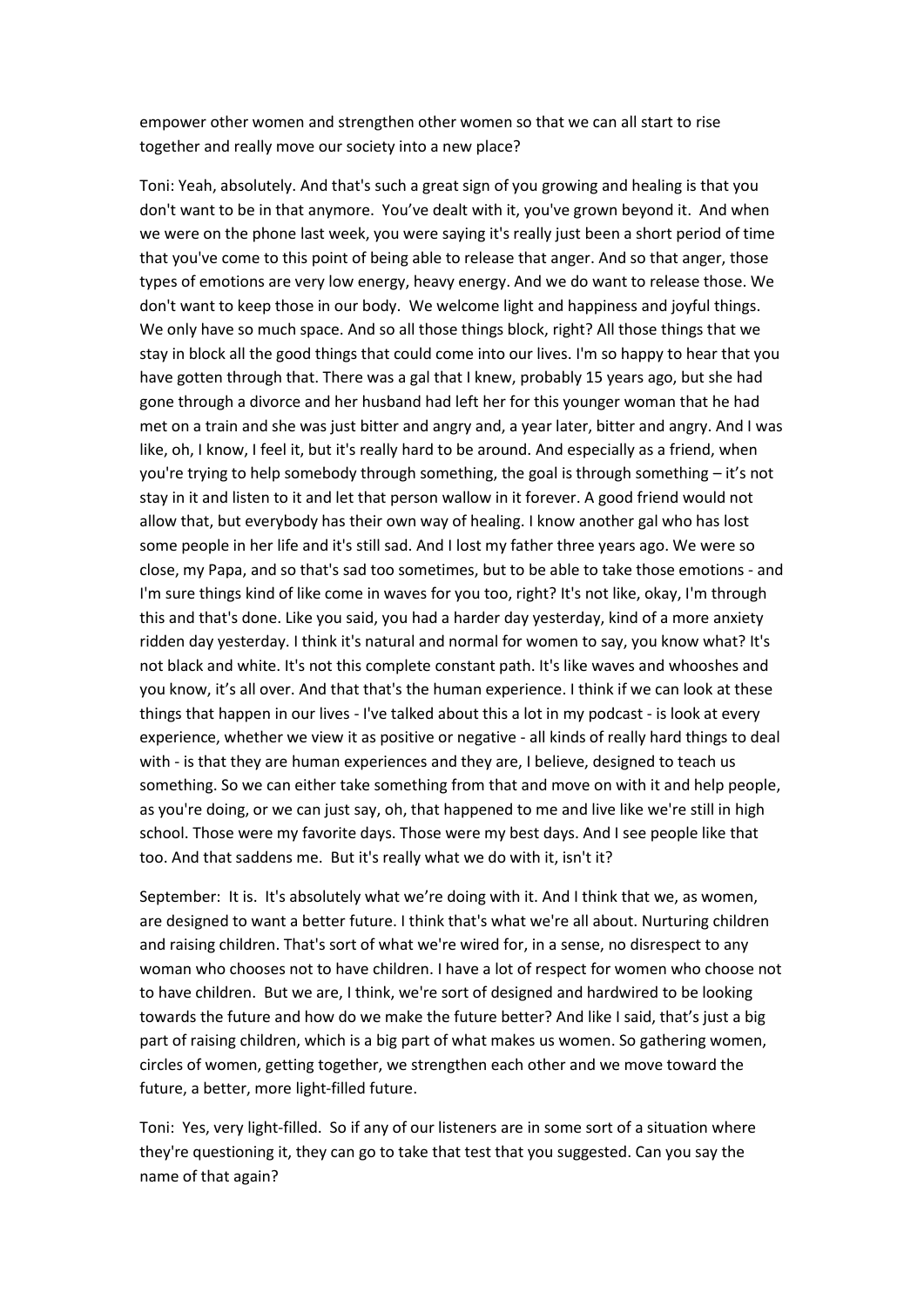September: It's the mosaic threat assessment. You'll find it.

Toni: Great. That is good to know. And then what are some of the first signs? Let's say a woman is in a situation right now and she can't maybe pinpoint why she's not thriving. What are some of the things she can ask herself to start to identify, am I in an abusive situation? Some abusive situations are very extreme, like yours, and some are very kind of covert, right? And so some women may not recognize some of the early signs or maybe they've lived with it so long they just don't really recognize it, because that's our familiar, right?

September: Yeah, for sure. I think one of the things that happened for me was that a girlfriend ordered me a book. We were out at lunch and I was talking about my relationship and some of the stuff that was going on. And she said, there's a book I think you need to read. And so she actually got on Amazon right there and had it sent to my house. And when I got it and I started reading it, it validated all of my emotions. And so I think reaching out, even if that's on social media, finding some people who have been through and experienced some of the questions that you're starting to have in your mind. Getting validated, I think, is very empowering, which is why they want us to stay quiet, because the more we speak, the more we validate each other, the more we empower each other. But if you're asking yourself if you're in an abusive relationship, you can be pretty confident that the answer is yes. I mean, if you even have that question in your mind, you can be pretty confident that the answer is yes. And so then what do you do with it? I think that one of the challenges that we're facing in our society right now is that we're taught that if he ever lays a hand on you, you get out, no questions asked, like you're gone immediately, right? But we're not taught that about psychological abuse or emotional abuse or financial abuse. And the reality is if your partner is abusing you in any way, he's willing to abuse you in every way. So it's just going to escalate over time. And so if I had paid attention to the red flags and watched that one of the first things that he did to me was he humiliated me in front of his friends. And it was just a snide little sarcastic comment, but it was very - and he knew what he was doing, that it was going to humiliate me. He knew what he was doing. And then, you know, in the court case, I mean, my God, he smeared me so bad. He said the most horrific, awful things about me. It's like if he was willing to make that one comment in front of his friends, of course he was going to be willing to do that to the courts later. I mean, of course it makes perfect sense that he has no respect for my emotions, any of that stuff. So of course he was going to do that. I really think that we need to push forward the message of if he's psychologically abusive, if he's emotionally abusive, if he's financially abusive, get out, get yourself safe. I think that financial abuse is too big of a piece and we really need to focus on women being strengthened with money and empowered with money. There's so many great resources coming up more and more all the time. Suze Orman is huge about that. Suze Orman has written books and podcasts and she's all over the place. She's really big about stopping financial abuse and empowering women with money. So I really think that getting that out there, that if he's abusing you in any way, he's willing to abuse you in every way. So if you see abuse, get out - any abuse whatsoever, just get out.

Toni: Amazing point. You know, it goes back to one of the things that I learned just in dating. We kind of learned this as we're 16, 17, 18 years old, in our twenties, start dating, start getting interested in guys. And, and it was, oh, he dumped his girlfriend for me. I'm like,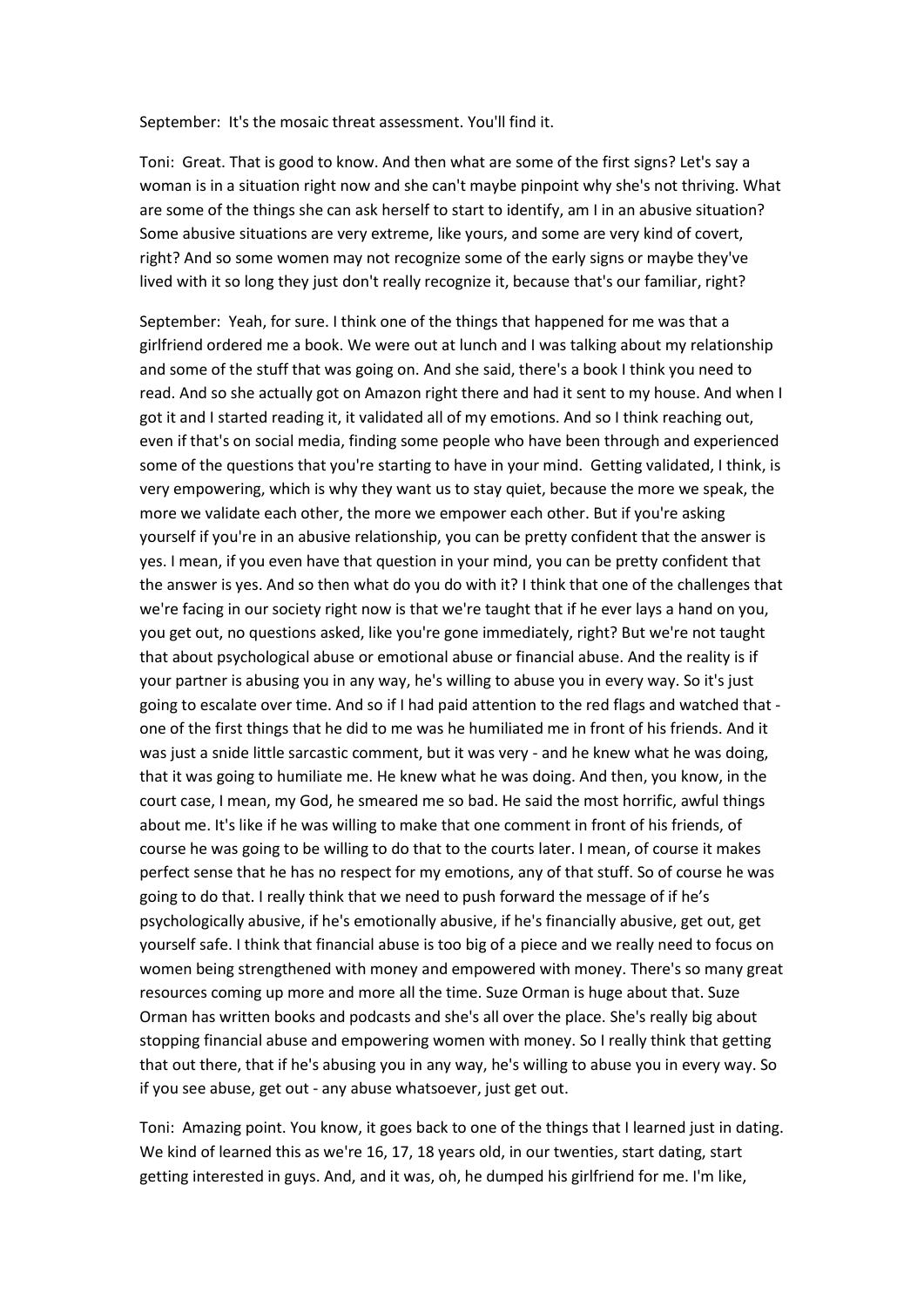you're kidding me! Don't you realize that if he dumps his girlfriend for you that he might dump you for the next? Once they're capable, they're capable. Here's another one. How do they treat their family? How do they treat other women in their lives? Those are all signs, aren't they? How do they treat their mother, their sister? Do they have respect or do they treat them badly and do they put them down and do they disrespect them in ways? Right?

September: Absolutely. Those are all signs and they're all things to watch out for and pay attention to. I have a friend who is a male and he's a very enlightened type of a person. And he told me one night that men follow women. And that's always sat with me. I think he probably said that to me six or seven years ago. And it's just really stuck with me, men follow women. And I think that one of the fears that we have is that if we all stand up and are empowered, then we won't need men anymore. And then we won't have relationships – we'll all end up alone, right? But I think that the men will catch on very quickly and, they'll say, okay, I better be a respectful, decent human being if I want to be with a woman, you know?

Toni: Yeah. Step up men, step up! My husband follows me all the time. I think in a marriage or any relationship, regardless of it's man-woman, woman-woman, man-man, whatever it is, that there is that mutual respect and you expect the best out of each other. And I have the saying, I call it one plus one equals three, which is the two of you together make something greater, a greater sum than you are individually. So that's when I feel like I know there's a great match. Not that there's not ever disagreements or feelings hurt or those kinds of things. We're all human. But I just think, to be in those kinds of relationships that women have to be in a place of confidence and of standing up for themselves and using their voices to be able to find that, like attracts like, to be able to find that person that meets them where they are. But together you expect the best out of each other and not something unrealistic or what you were put into, all one-sided, not healthy for you, but there is a healthy balance that I think we can all have if we're in that right space to attract it.

So how can people reach you if they want to be able to connect with you, to follow you, your blog? I would love to share that with people. You're just such a joy and you are full of bright light and inspiration. And I would love for everybody that listens to this to be able to continue learning from you and to watch you grow on your journey and get your life back and – it'll happen; it might take some time, but it'll happen, right? How do we reach you September?

September: Well, thank you. I appreciate what you just said. My blog is Septemberburton.com. And social media - I'm on Twitter, September Burton. Instagram is SeptemberMBurton, Facebook September Burton. So all of those places. September Burton is a pretty unique name, so I'm pretty easy to find that way.

Toni: It is. And I told you on the phone too, I love your name. And it's just such a calming name and it's so unique. I know a lot of people, and I mean a lot of people, and trying to remember names is real hard, but for you, September, it's so easy to remember. Now I have a face associated with your name, which is lovely. So people can do that and follow you. And I know we talked about kind of what's next, and I know you can't share a lot, but if you could share with me why you can't share that might be useful here too.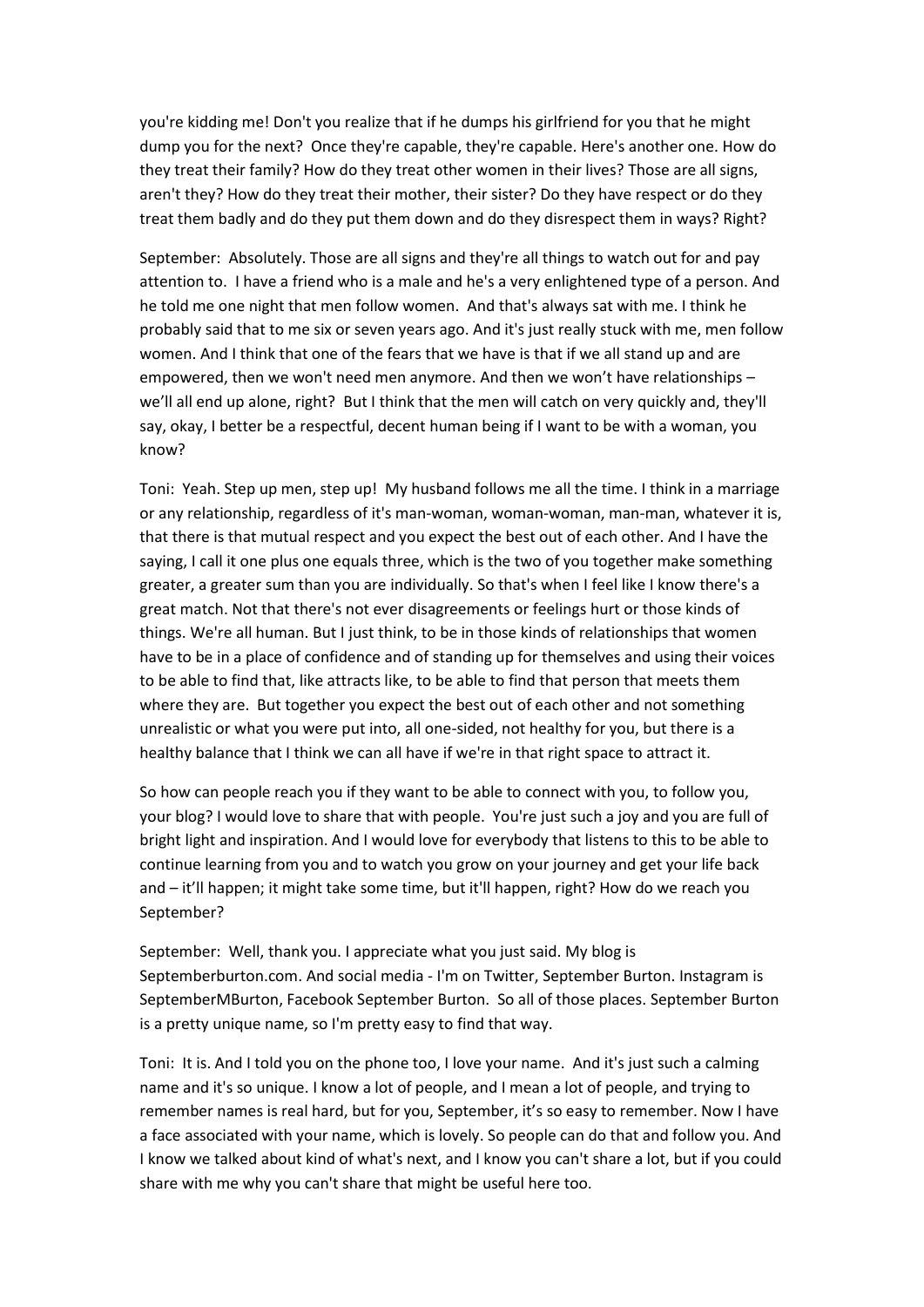September: Yeah, so what's next - I definitely have things in the works to go take back my power and take my life back. But obviously I'm not going to share all of my strategic plans on a podcast publicly, but there are things in the works and I have every intention of going and getting my life back.

Toni: That's great. And just a little bit of sidebar is that I have, in my marriage, it's a blended family, and we have my natural older daughter - she's 32. And then my husband's natural daughter is also 32. We met when they were five years old and they were in kindergarten rolling around on the floor, like little bear cubs, so adorable. And I looked up like, who is this man? And I put out my hand and I said, I haven't met you yet - because I knew I was destined to meet him, and he knew he was going to meet somebody – that's that intuition. We both knew when we met each other that we were meant to be together. And we saw our daughters rolling around on the floor. And then he also has a son that was, I think, like 16 months younger. And then we had a child together. So it's a yours, mine and ours family. And our youngest is 21. And it was just so interesting - blending a family is so hard. And so I did go through that situation where the girls, or that my husband's natural children, looked at me like maybe didn't trust me, that they were being told things that weren't true about me. And I just always considered myself to be just another person that loved these two children, right? And I never differentiated between the kids like, oh, these are my husband's kids and these are mine. There was none of that. It was always my husband and I to working together for a unified family, and it was really hard because they thought things about me that weren't true. And it wasn't until later until they were in their twenties that they thought - oh, that's not true - Toni's really not that way. She's not superficial. I'm one of the least superficial. I go pretty deep with people that I know. And I follow through on everything and I do have integrity, great integrity. And I really pride myself on that. And so they really were being told a different picture than living with us. We had them half the time for week on week off; they were told a very different picture. And so I think they were like not trusting their intuition. I think they had to disregard what they were seeing. And it was only until later that we started - cause we always had love for each other; that was always there and there wasn't really conflict between us, but it was more like, I feel like I'm kind of under a microscope and I feel like they don't - the relationship could be so much stronger and it wasn't until they were in their twenties that they came back like a thousand fold in the relationship with me. So I'm thinking that perhaps with your children - your children, I'm sure are smart. I'm sure. I don't know what ages they are, but I'm sure that that at some point you will have a very rich relationship with them.

September: Well, I really appreciate everything that you just said because it's so inspiring to me. That's one of the reasons that I trusted walking away and fleeing because it was – the decision at the time was, are my children better off with a mother who's dead or with a mother who's far away? And obviously there was a lot that went into the decision to flee. Everything that you just said was a big part of it. I know they're going to be lied to about me. I know that they're going to be told things that just simply are not true, but they're gonna be able to see at some point, they're going to be able to see that these things that they were told are not true and mom's not crazy. And mom's actually a really good person. So thank you for what you just said. That means a lot to me.